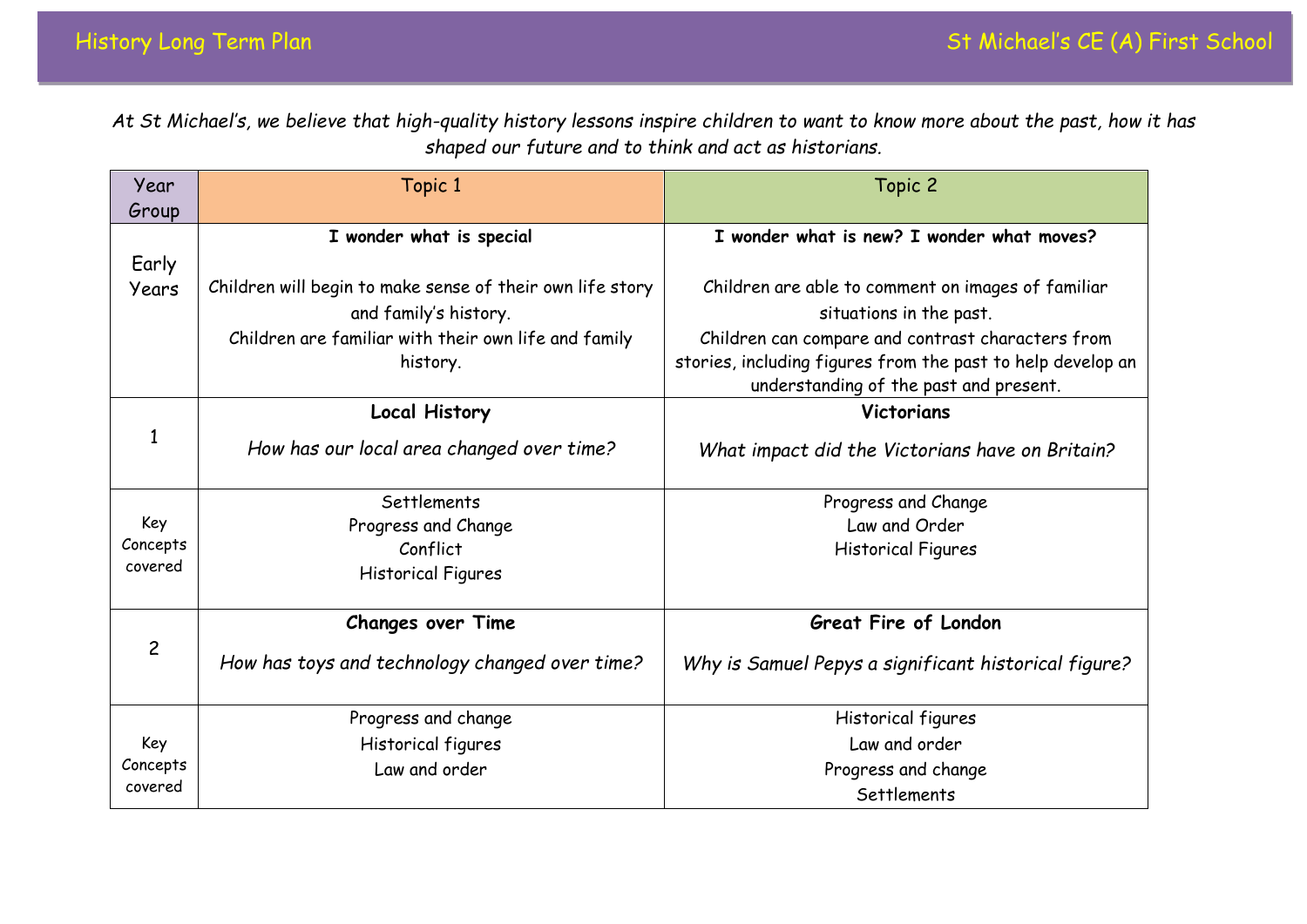| 3                          | Stone Age, Bronze Age and Iron Age<br>How did the discovery of metal impact on the way<br>people settled from the Stone Age to the Iron<br>Age?               | Romans<br>Which of the Roman achievements had the most<br>significant impact on Britain?                        |
|----------------------------|---------------------------------------------------------------------------------------------------------------------------------------------------------------|-----------------------------------------------------------------------------------------------------------------|
| Key<br>Concepts<br>covered | Settlements<br>Progress and Change                                                                                                                            | <b>Invasion</b><br>Settlements<br>Progress and Change<br>Law and Order<br>Conflict<br><b>Historical Figures</b> |
| 4                          | <b>Anglo Saxons and Vikings</b><br>What were the main causes of conflict between<br>Anglo Saxons and Vikings in their struggle for the<br>kingdom of England? | World War 2<br>What were the lasting impacts of WW2 on Britain?                                                 |
| Key<br>Concepts<br>covered | <b>Invasion</b><br>Conflict<br>Settlements<br>Law and Order<br><b>Historical Figures</b><br>Progress and Change                                               | <b>Invasion</b><br>Conflict<br>Settlements<br>Law and Order<br>Historical Figures<br>Progress and Change        |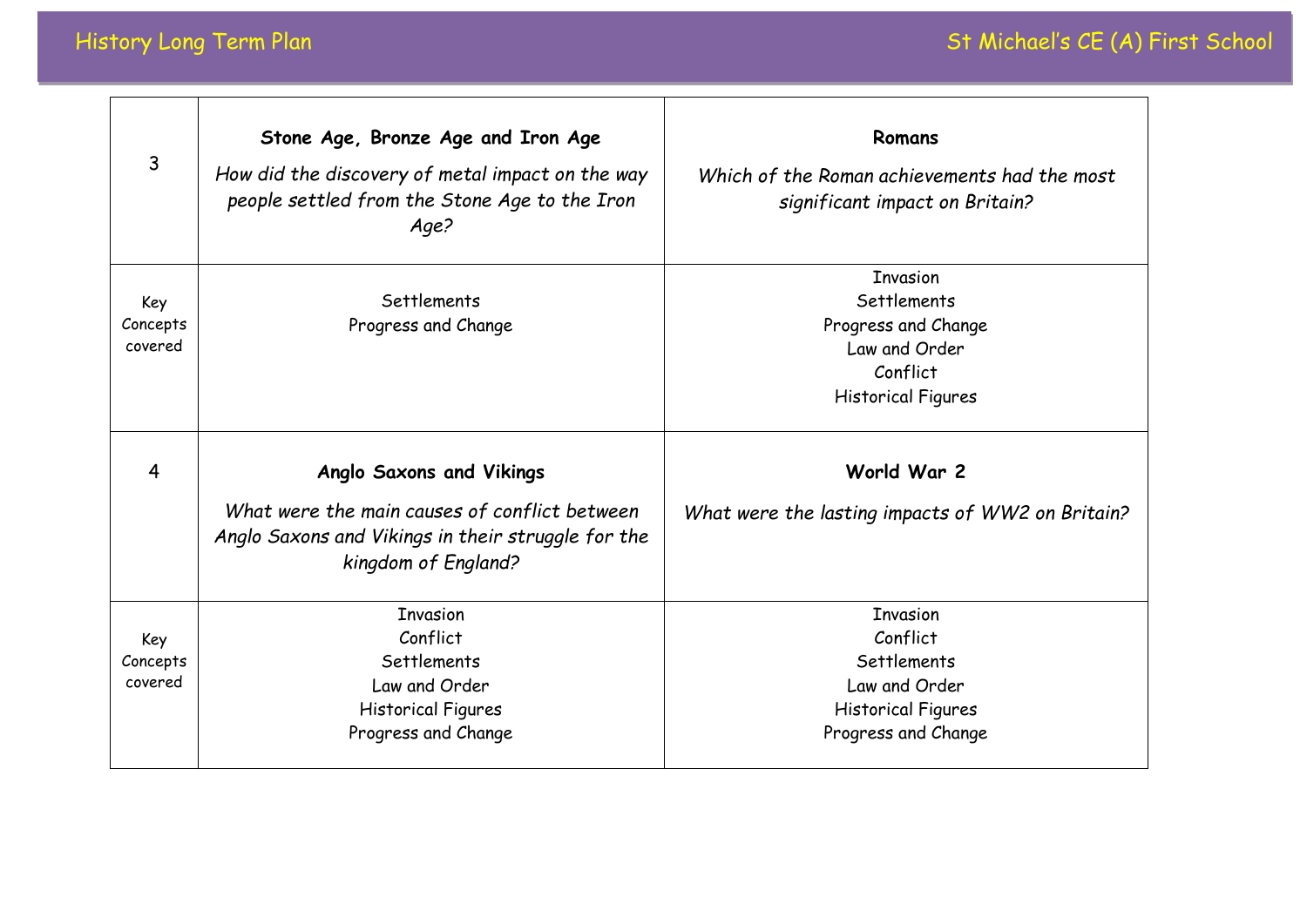| <b>Historical</b><br>Concepts  | Definition                                                                                                                   |
|--------------------------------|------------------------------------------------------------------------------------------------------------------------------|
| <b>Invasion</b>                | To enter a country or group's land as an enemy, by force, in order to conquer or plunder.                                    |
| Law and<br>Order               | A situation characterised by respect for and obedience to the rules of a society.                                            |
| Settlements                    | A place, typically one which has previously been uninhabited, where people establish a community.                            |
| Conflict                       | A. A serious disagreement or argument<br>B. A prolonged armed struggle.                                                      |
| Progress and<br>Change         | Advancement and adaptation through newly acquired knowledge, understanding or technology.                                    |
| <b>Historical</b><br>Figures   | A person who has made an impact in their own time or who has had their significance recognised since.                        |
| Religion and<br><b>Beliefs</b> | Religion -a particular system of faith and worship.<br>Beliefs-something one accepts as true or real; a firmly held opinion. |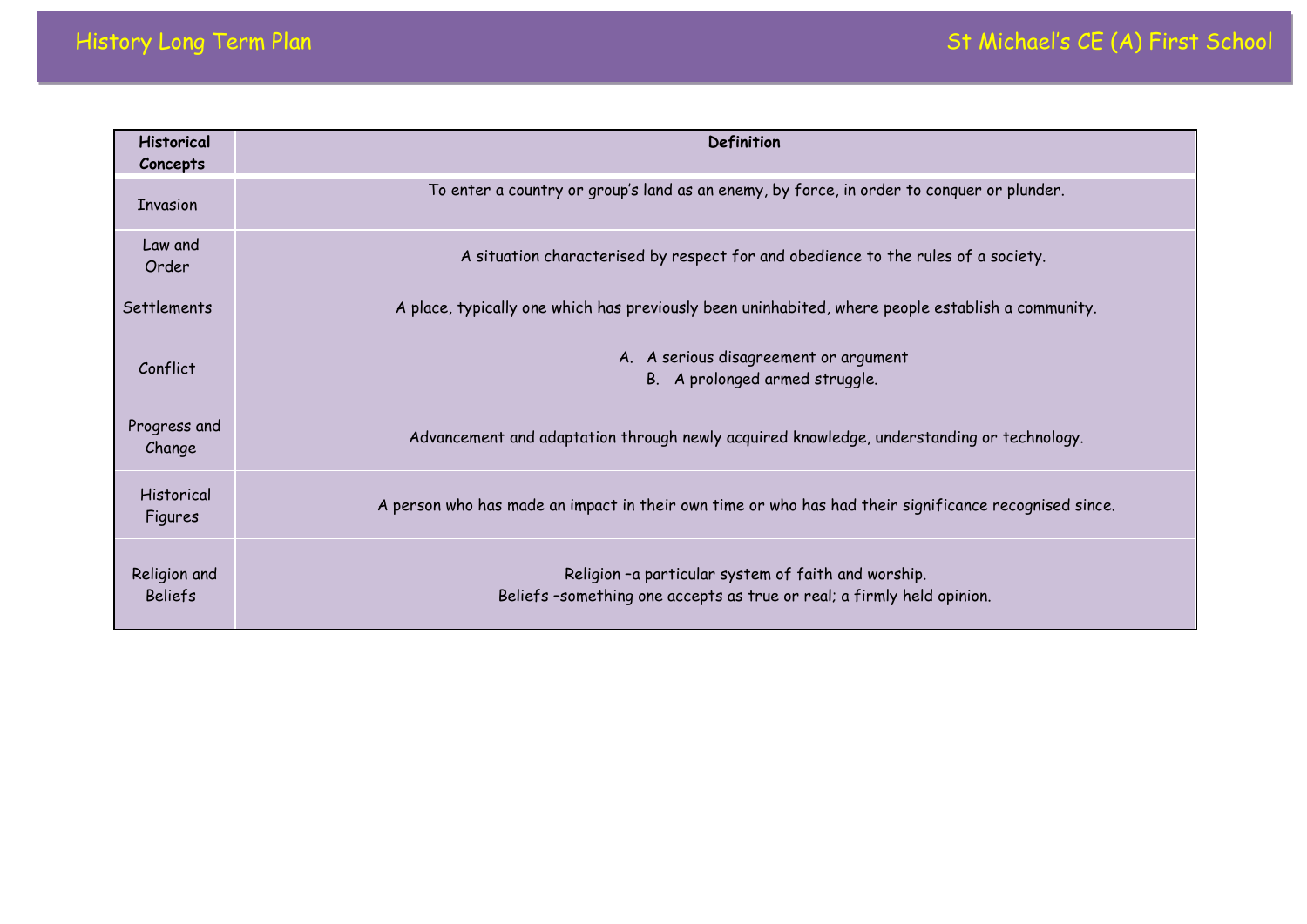| <b>Second Order Concepts</b> | Definition                                                                                                                                                                                                                                                                                                                                                            |
|------------------------------|-----------------------------------------------------------------------------------------------------------------------------------------------------------------------------------------------------------------------------------------------------------------------------------------------------------------------------------------------------------------------|
| Cause                        | The way historians analyse how and why events or states of affairs occurred or emerged. Pupils will select and combine<br>information that might be deemed a cause and shape it into a coherent causal explanation. To build effective causal<br>arguments, pupils require secure substantive knowledge of the event or process before seeking to explain the causes. |
| <b>Key Question Stems</b>    | Why did X happen? What led to X? What was the impact of ? How did  change because of this?<br>What might have<br>happened if? Why do think X happened? How could X have been prevented? What happened afterwards? Why did<br>that happen following X?                                                                                                                 |
| Consequence                  | Pupils discern, summarise, characterise or classify consequences of an event or development. This is unlikely to be<br>worthwhile or successful unless pupils are working with broad, secure knowledge of pertinent developments in the<br>period.                                                                                                                    |
| <b>Key Question Stems</b>    | Why did X happen? What led to X? What was the impact of ? How did  change because of this? What might have<br>happened if? Why do think X happened? How could X have been prevented? What happened afterwards? Why did<br>that happen following X?                                                                                                                    |
| Change and Continuity        | Historical analysis of the pace, nature and extent of change, or characterisation of a process of change. Enquiry<br>questions are likely to be most effective when they clearly get pupils thinking and arguing about one aspect of change or<br>continuity in a historical period.                                                                                  |
| <b>Key Question Stems</b>    | What happened before? Who was it that?<br>When?<br>What happened after?<br>Can you name the ?<br>What differences/similarities exist between?<br>What do you think happened next? Provide an example to support/<br>How did this change? How quickly/ slowly did this change? How big/small was the<br>exemplify your point.<br>change? How can you prove that?       |
| Similarity and Difference    | Historical analysis of the extent and type of difference between people, groups, experiences or places in the same<br>historical period. Learning about similarity and difference often involves detecting and analysing generalisations.                                                                                                                             |
| <b>Key Question Stems</b>    | What are the features of? How would describe? What happened to? How can you prove? What evidence<br>shows?                                                                                                                                                                                                                                                            |